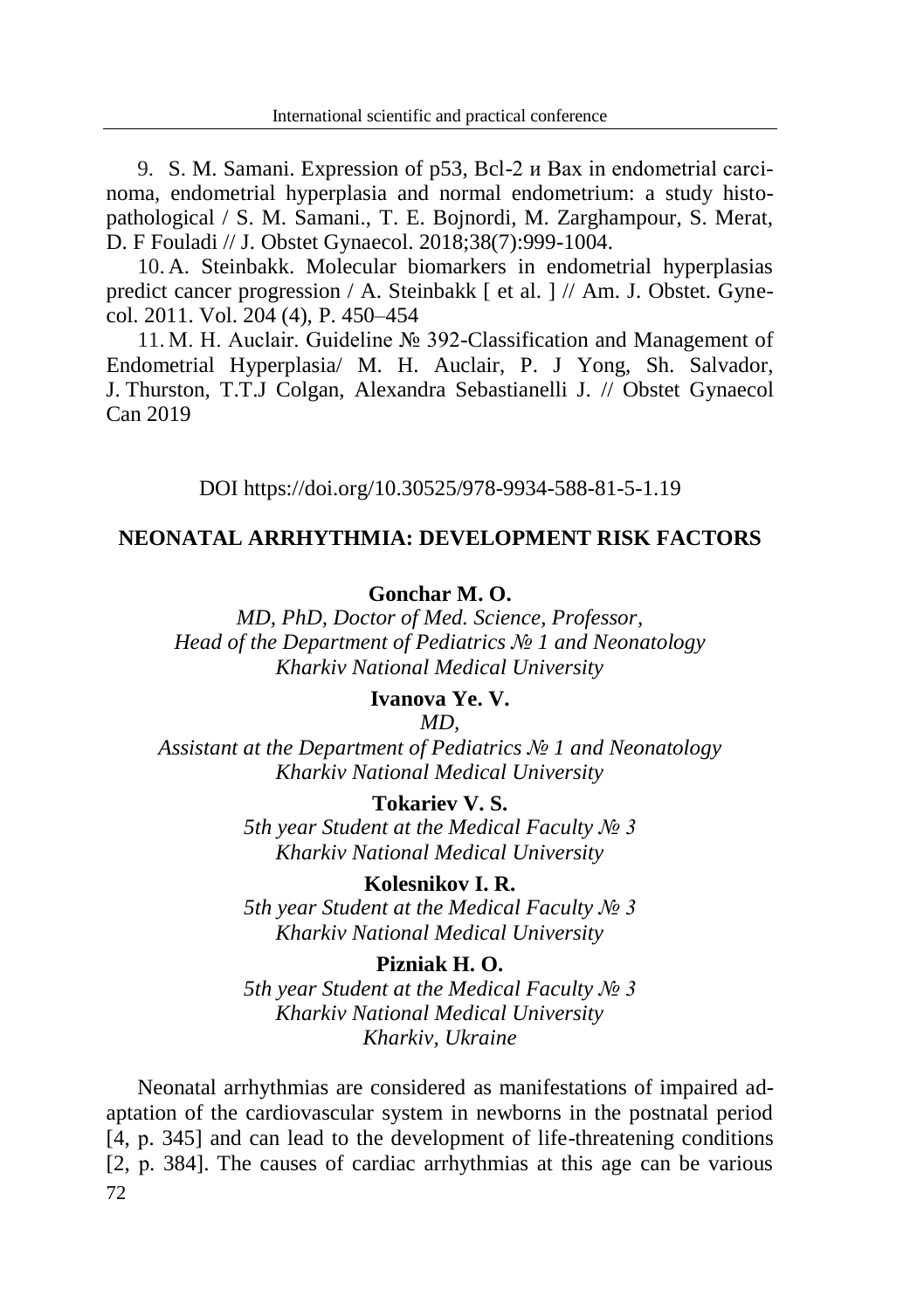factors, including congenital heart defects, genetic mutations with the development of channelopathies, violations of the central veins' catheterization technique and others [3, р. 599; 4, р. 348; 5, р. 3; 6, р. 2]. Therefore, improving the diagnosis and identification of significant risk factors for the development of this pathology remains a topical issue of modern neonatal service [1, p. 6].

Objective. To improve the early diagnosis of neonatal arrhythmias and identification of significant risk factors for their development.

Materials and methods. On the basis of the Kharkiv Regional Perinatal Center during 2017-2018, a prospective study was conducted, which examined 187 newborns in the early neonatal period. Anamnesis data analysis and 24-hour Holter ECG monitoring (HMECG) were performed. Recording and analysis of HMECG was performed using the hardware-software complex of electrocardiographic «ECGpro» (Holter monitor «EP810»), IMESC. Interpretation of the obtained data was performed using the software ECGproHolter v.7.44.7-S12. The data obtained as a result of the study were processed using the Microsoft software package Statistica 10.0 using the Mann-Whitney U test, Pearson's  $\chi$ 2 criterion and the calculation of the relative risk indicator.

Results. According to the results of HMEСG, the examined infants were divided into 2 groups. The 1st group included 126 newborns with heart rhythm and conduction disturbances, the 2nd group – 61 children without arrhythmias.

Among the diagnosed cardiac arrhythmias and conduction disorders, sinus tachyarrhythmia and supraventricular extrasystole were the most common  $(p<0.05)$ .

During analyzing the anamnesis data, it was found that in newborns from mothers with extragenital pathology, obstetric and gynecological complications, the presence of various types of heart rhythm and conduction disorders was registered 1.5 times more often  $(RR = 1.582, 95\%$  SI [1.100-2.274],  $\gamma$ 2 = 9,641; p<0.002 and  $\gamma$ 2 = 5,190; p<0.02, respectively).

Characterizing the groups of examined children by weight and gestational age at birth, it was determined that newborns of the 1st group were smaller both in gestational age and in birth weight  $(p<0.0006$  and  $p<0.01$ , respectively). Moreover, in newborns weighing less than 1500 grams, neonatal arrhythmias occurred 1.3 times more often than in infants with higher birth weight (RR = 1.347, 95% CI [1.123-1.615],  $\chi$ 2 with Yates correction  $= 6.533$ ; p  $= 0.011$ ).

Apgar scores were lower in both the 1st and 5th minutes in the group of children with arrhythmias than in the group without cardiac arrhythmias